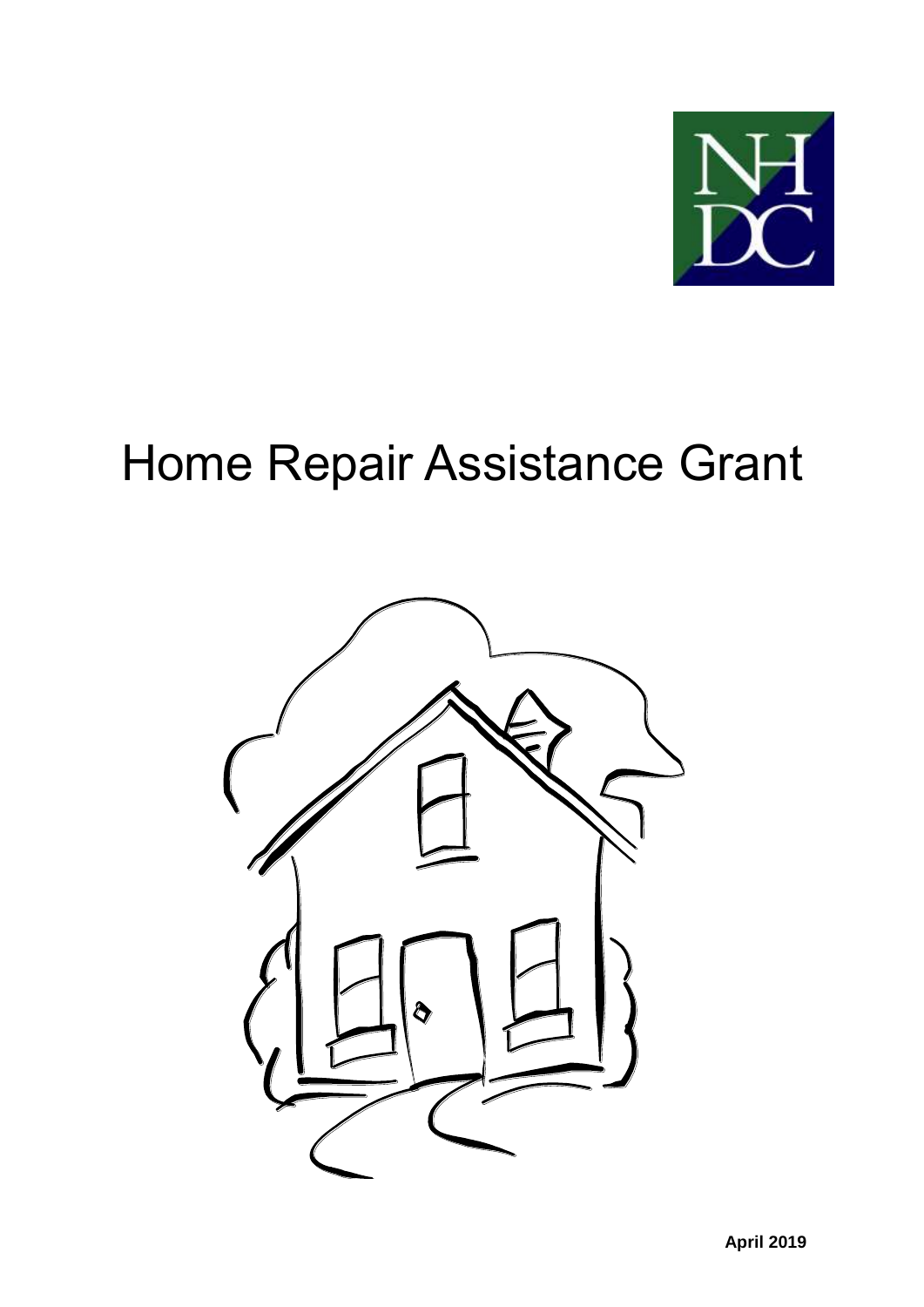# Introduction

Home Repair Assistance Grant (HRAG) is a discretionary form of assistance, designed to provide practical help through a grant for small-scale works of repair, improvement or adaptation to a dwelling, houseboat or mobile home.

This document briefly describes the help available and how to go about applying for a grant.

#### Who can apply for Home Repair Assistance?

Grant assistance is available to owner occupiers, and in some circumstances, tenants of private landlords.

To qualify for a grant, an applicant must:

- be aged 18 or over on the date of application;
- live in the dwelling as their only or main residence;
- have an owner's interest in the dwelling, or be a tenant of the dwelling and have an obligation under their tenancy agreement to carry out the works that are subject of the application;
- be in receipt of a relevant income-related benefit, or have a total household income of £20,000 per annum or less.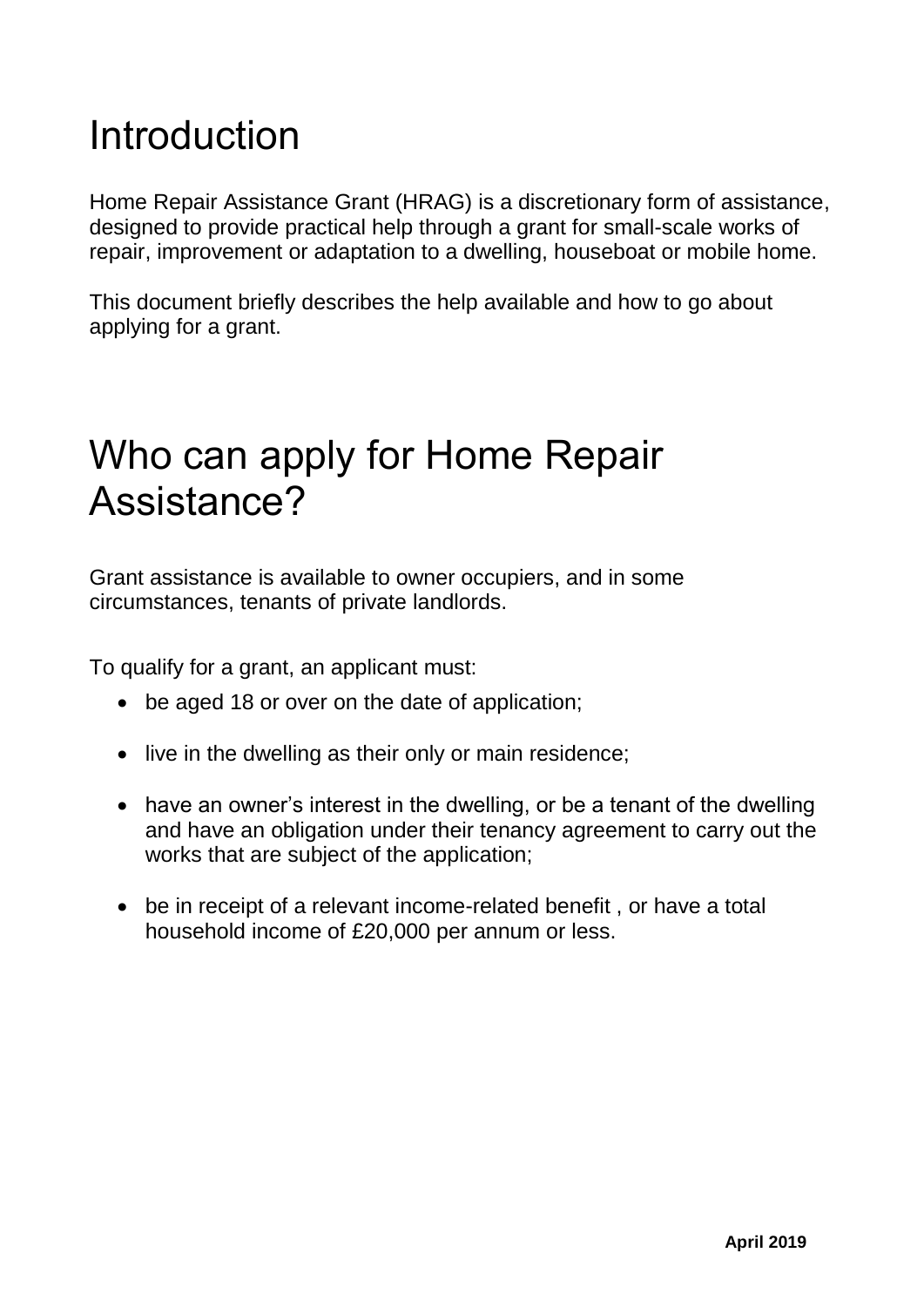### What is Home Repair Assistance Grant available for?

Applications for Home Repair Assistance Grant will be considered for the following:

- a) To remedy essential repairs or conditions that interfere materially with the personal comfort or security of an elderly, vulnerable or disabled occupant.
- b) Remedial action to remove a Category 1 hazard where a property is occupied by a person falling within the defined vulnerable group for that hazard.
- c) Essential and significant repairs to the basic fabric or services of residential mobile homes.
- d) Energy efficiency works, where applicants are not eligible for assistance under another third party scheme e.g. Energy Company Obligation (ECO)

 $1A$  category 1 hazard is a serious hazard affecting the occupants of a property under the Housing Health and Safety Rating System [https://www.gov.uk/government/publications/hhsrs](https://www.gov.uk/government/publications/hhsrs-operating-guidance-housing-act-2004-guidance-about-inspections-and-assessment-of-hazards-given-under-section-9)[operating-guidance-housing-act-2004-guidance-about-inspections-and-assessment-of](https://www.gov.uk/government/publications/hhsrs-operating-guidance-housing-act-2004-guidance-about-inspections-and-assessment-of-hazards-given-under-section-9)[hazards-given-under-section-9](https://www.gov.uk/government/publications/hhsrs-operating-guidance-housing-act-2004-guidance-about-inspections-and-assessment-of-hazards-given-under-section-9)

For the purposes of this policy, elderly is defined as anyone who is at or above the state pension age at the time of the application

For the purpose of this policy, in assessing vulnerability, regard will be had to the National Institute for Health and Care Excellence's quality standard 'Preventing excess winter deaths and illness associated with cold homes'<https://www.nice.org.uk/guidance/qs117>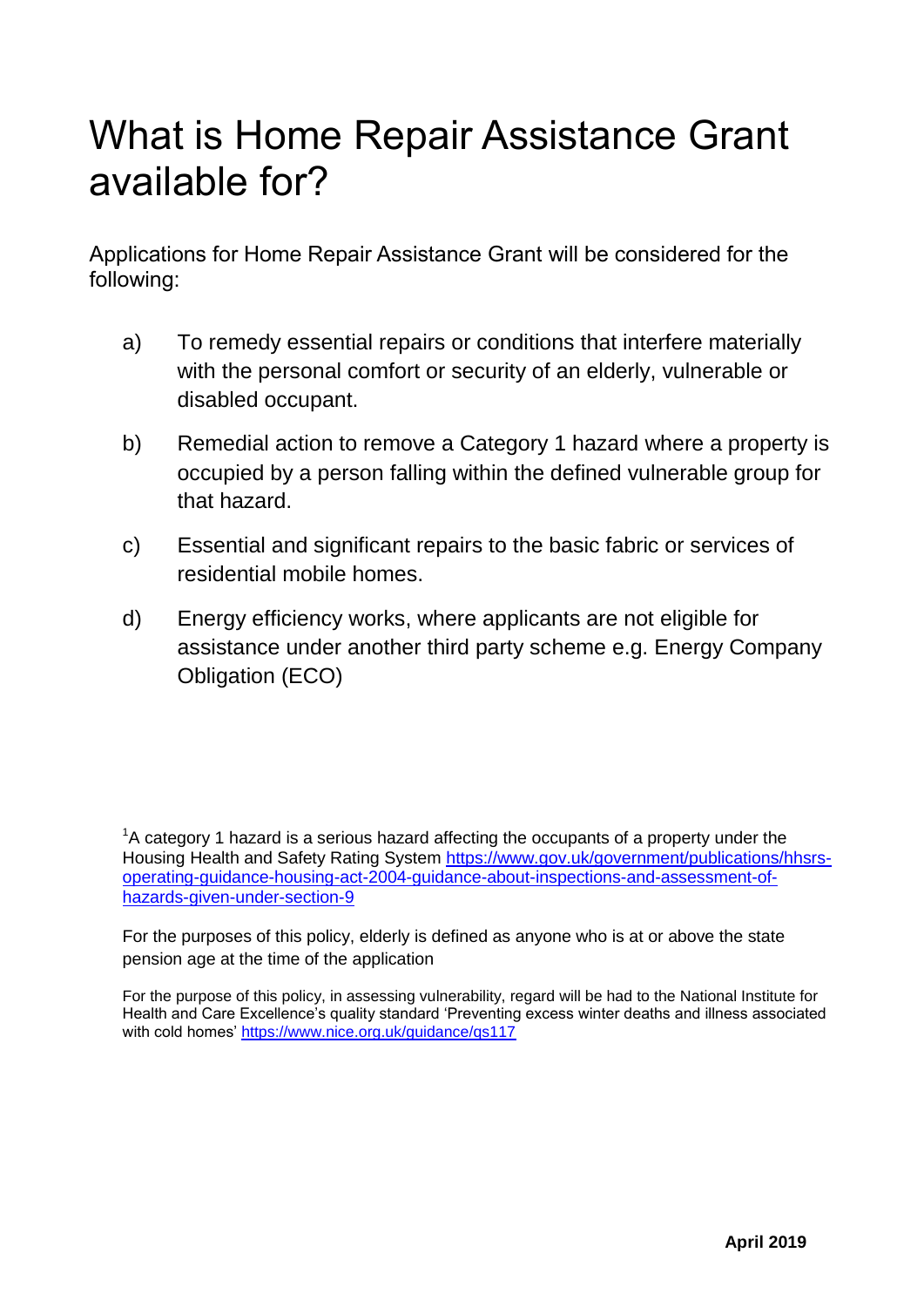### Who can apply for Home Repair Assistance?

Grant assistance is available to owner occupiers, and in some circumstances, tenants of private landlords.

To qualify for a grant, an applicant must:

- be aged 18 or over on the date of application;
- live in the dwelling as their only or main residence:
- have an owner's interest in the dwelling, or be a tenant of the dwelling and have an obligation under their tenancy agreement to carry out the works that are subject of the application;
- be in receipt of a relevant income-related benefit , or have a total household income of £20,000 per annum or less.

# Before applying for a grant

You will be responsible for engaging a contractor to carry out the works and you will need to be ensure that the works are carried out to a satisfactory standard.

It is a good idea to get advice from a qualified person when considering the need to carry out any works on your property. You should also consider how best to meet the costs. Whether or not the work is grant-aided, it is important to ensure that the work gets done properly and at a reasonable price. It is also advisable to employ a reputable builder.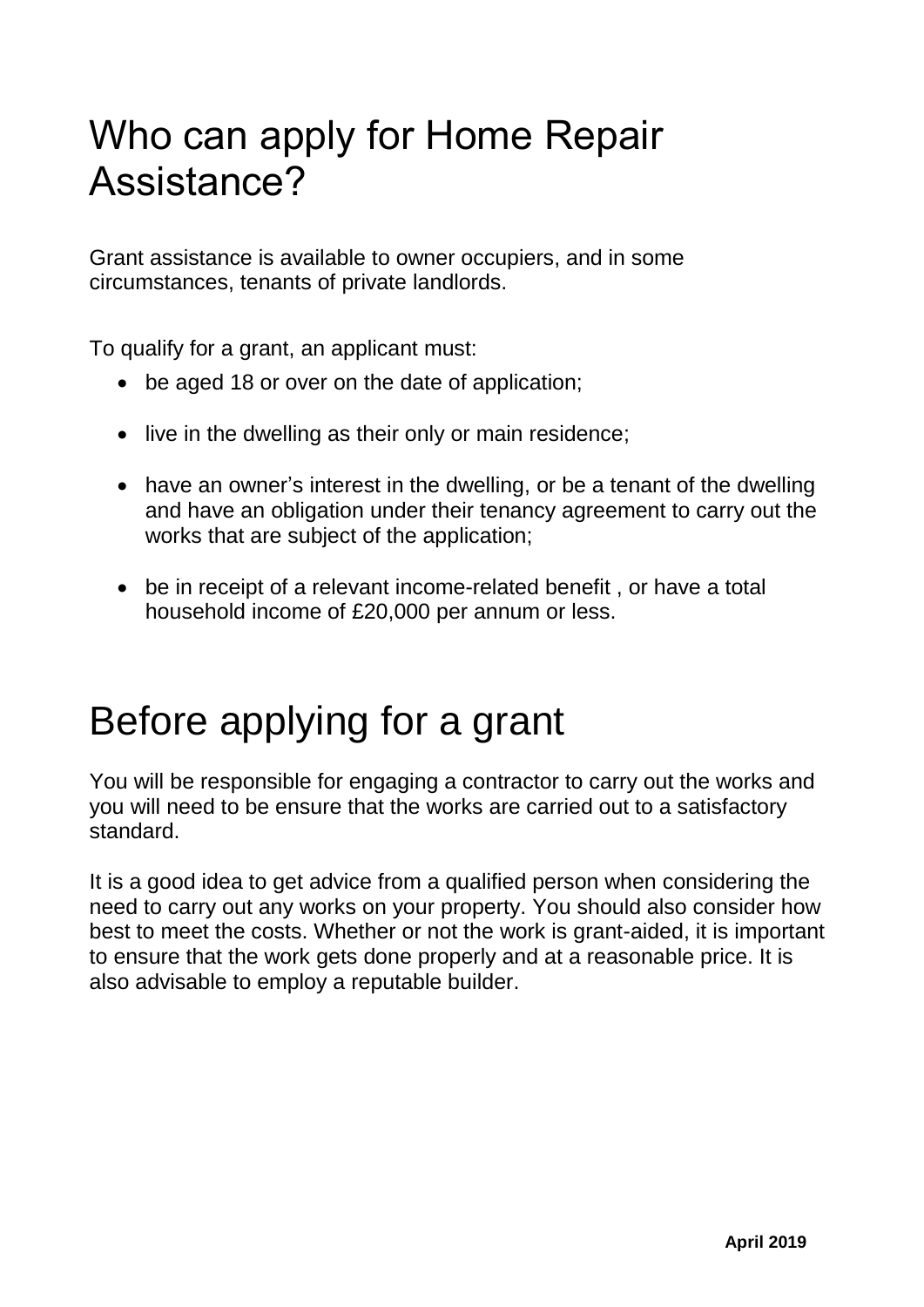### How will the amount of assistance be calculated?

Home Repair Assistance Grant is intended for small-scale works. Only works that meet the eligibility criteria are eligible. The assistance is limited to £5,000 within any three-year period and is subject to certain conditions.

Multiple applications can be made as long as the level of assistance does not exceed £5,000 in any three-year period.

### How do I apply?

Make an enquiry to the Council:

Tel: 01462 474000

On-line: <https://northhertfordshire-self.achieveservice.com/MyServices>

In person: Council Offices, Gernon Road, Letchworth Garden City, Herts SG6 3JF

We will aim to contact you within three working days to arrange for an officer to visit your property to assess what works are eligible for assistance.

Following the visit to your home, a schedule of works eligible for assistance, together with an application from and other documentation you will need to support your application, will be sent to you.

#### **You must not start works that you are seeking grant assistance for until the grant has been formally approved. The Council will not approve a grant for works that have already commenced or have been completed.**

An application is only valid if it is made on the form provided by the Council for the purposes and if it includes all the information required.

When applying for assistance, the Council will require at least one written estimate before deciding on the cost of the works eligible for grant. The Council will only approve what it considers to be reasonable costs for carrying out the proposed works. If you are intending to carry out works yourself or to ask a relative or friend to do so, the Council will normally only pay the cost of materials.